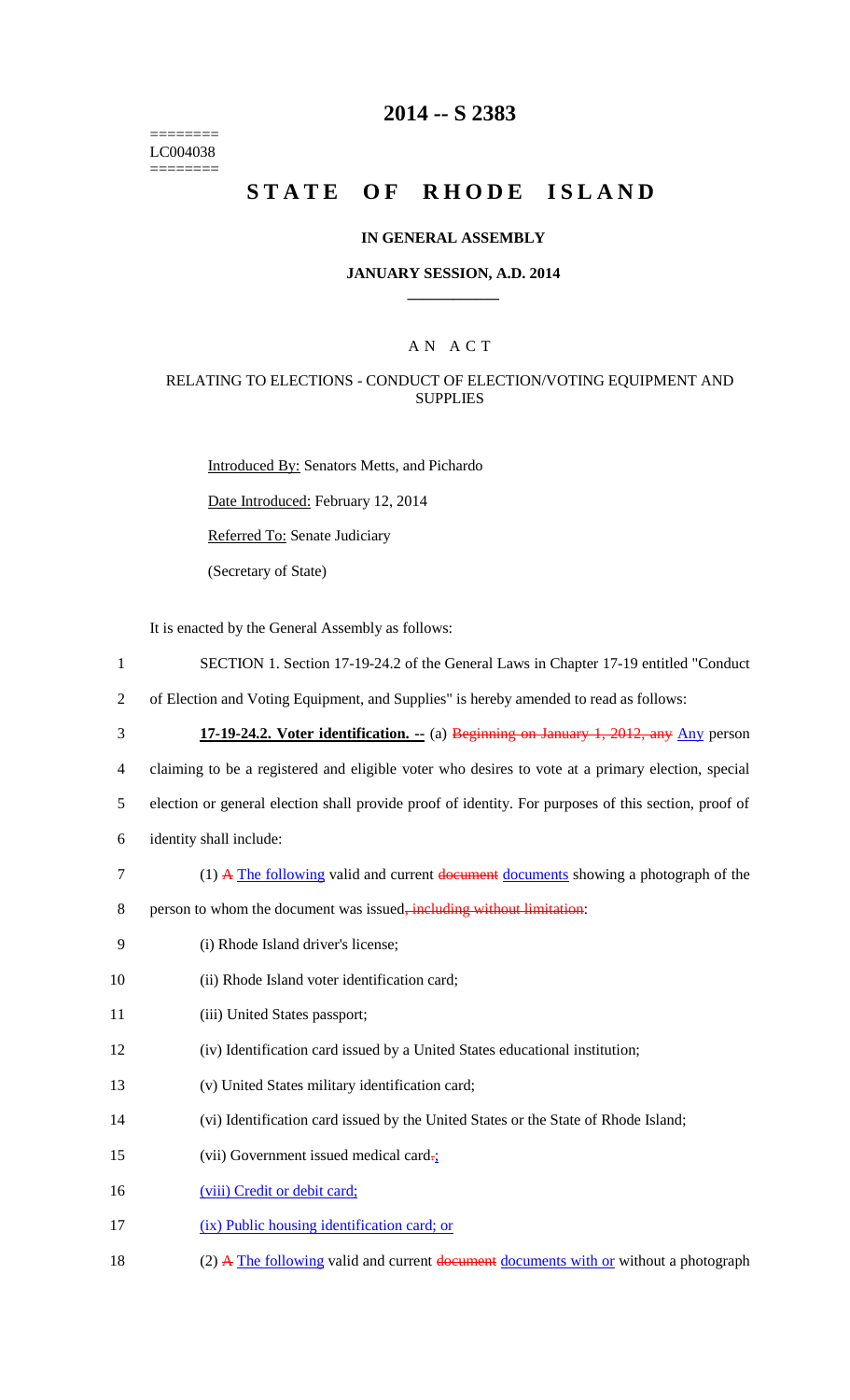- 1 of the person to whom the document was issued, including without limitation:
- 2 (i) Birth certificate;
- 3 (ii) Social security card;
- 4 (iii) Government issued medical card.
- 5 (iv) Document issued by a government agency;
- 6 (v) United States citizenship naturalization papers;
- 7 (vi) Senior citizen identification card.

8 (b) From and after January 1, 2014, any person claiming to be a registered and eligible 9 voter who desires to vote at a primary election, special election or general election shall provide 10 proof of identity listed in subdivisions  $(a)(1)$ .

- 11 (c) No later than January 1, 2012, (b) Rhode Island voter identification cards will be 12 issued upon request, and at no expense to the voters, at locations and in accordance with 13 procedures established by rules and regulations promulgated by the secretary of state. The 14 purpose of this section is to provide voter identification cards to those voters who do not possess 15 the identification listed in subdivision  $(a)(1)$ .
- 16  $(d)$  (c) If the person claiming to be a registered and eligible voter is unable to provide 17 proof of identity as required in subdivisions (1)  $\frac{and}{end}$  or (2) above, the person claiming to be a 18 registered voter shall be allowed to vote a provisional ballot pursuant to section 17-19-24.2 upon 19 completing a provisional ballot voter's certificate and affirmation. The local board shall determine 20 the validity of the provisional ballot pursuant to section 17-19-24.3.
- 21 SECTION 2. This act shall take effect upon passage.

#### ======== LC004038 ========